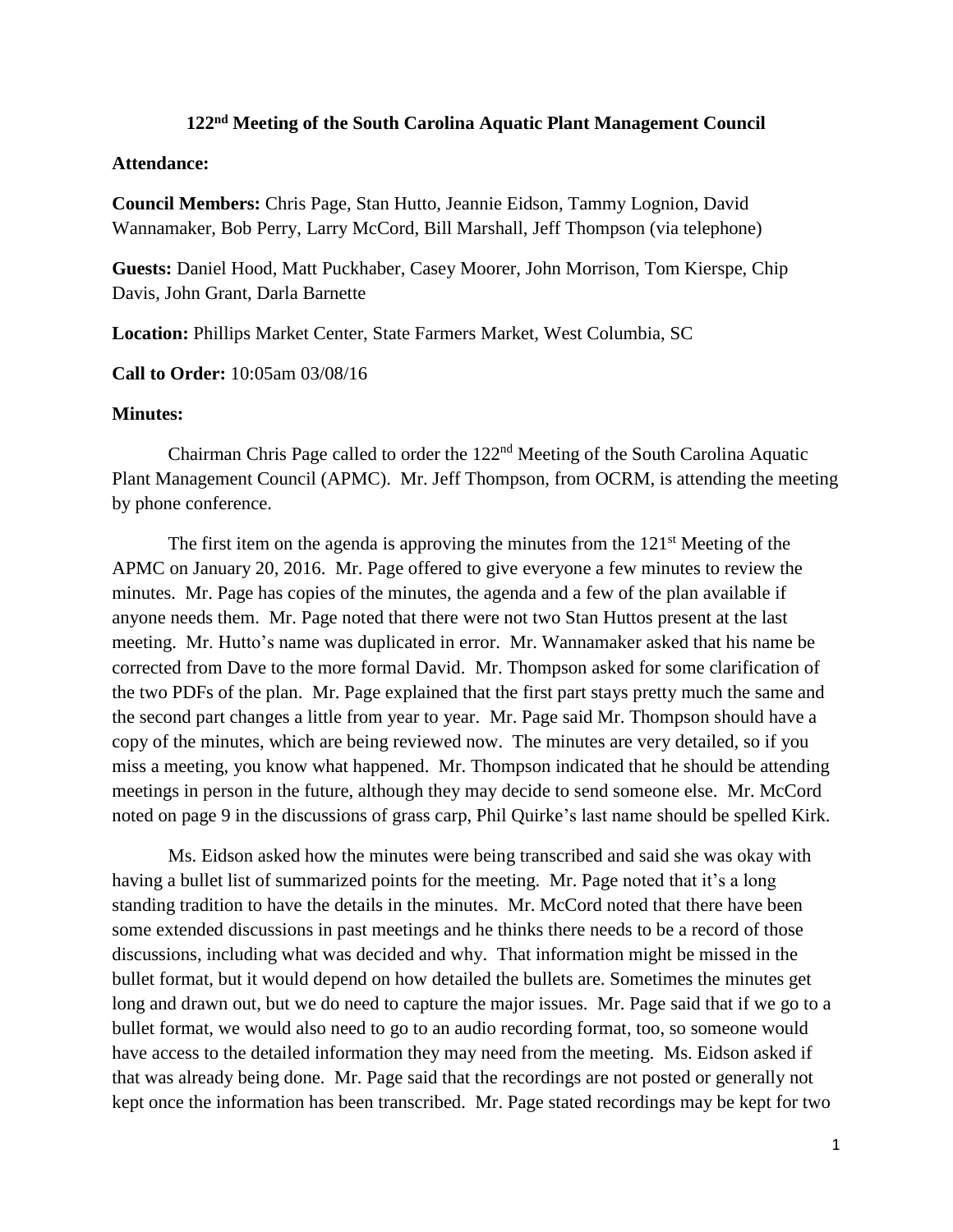or three prior meetings before they are deleted. Mr. Thompson commented on the portion of the minutes that discussed the perceived lack of participation from the SC Department of Health and Environmental Control's (DHEC) Office of Coastal Resource Management (OCRM). Mr. Thompson wasn't there to defend himself or his agency, but thinks that some of the comments weren't quite correct. It was Mr. Thompson's intent to attend all the APMC meetings. Supervisory staff insisted that he did not need to be involved, even though he wished to attend. It has not been an issue of being too busy. Mr. Thompson had planned to attend the last two meetings, but was told that he did not need to by his supervisors. The legislation and the proviso requiring OCRM involvement had to be printed out and shown to his supervisors to convince them that the lack of involvement over the last nine years was wrong. Mr. Thompson plans to attend all meetings in the future or send a representative in his place. Ms. Eidson stated that Mr. Thompson's comments kind of negates her argument for bullets, as he would not have seen all the commentary and tell the APMC that he felt it was a misrepresentation of the facts. Ms. Eidson was sorry if it was misrepresented. Mr. McCord said he didn't hear everything that was said. Mr. Page paraphrased that the comments in the minutes misrepresented the fact that it was Mr. Thompson's responsibility to be here. Mr. Thompson was not missing the meetings by his own volition, but was told by his supervisors that he did not need to attend. Mr. McCord asked if the minutes specifically indicated that it was Mr. Thompson's responsibility or OCRM's responsibility. Mr. Page said it was OCRM's responsibility. Mr. Page indicated that Mr. Thompson wanted to ensure that we understood that it was not him, but the structure in place that prevented him from attending the meetings. Ms. Eidson commented that she was not the only one making comments, even though her name is repeated several times. There was a general discussion about the OCRM representation by the APMC. She was not throwing Mr. Thompson under the bus.

Mr. Page said there are currently a couple changes on the front page and on page 9. Mr. Page asked if there were any other changes that need to be made. Mr. McCord noted that there were some discussions while the recorder was off and asked for confirmation that those discussions were not detailed here. Mr. Hood confirmed that the recorder was turned off during Executive Session and a little afterward. Mr. Page did not think much got missed and remembered that Ms. Eidson repeated a good bit of it after the recorder was turned back on. Ms. Eidson made a motion to accept the minutes with the minor changes to the names. Ms. Lognion seconded the motion. Mr. Page asked for discussion. No discussion was brought before the board. Mr. Page called for a vote. The motion passed unanimously.

Mr. Page thanked the Department of Agriculture for letting the APMC use this beautiful building. It is very easy to get in and out of and is a good place to meet. The parking is good without having to deal with all the issues downtown. Mr. Page asked Mr. Wannamaker to thank the staff, as they had the room ready for the meeting when we arrived this morning. Mr.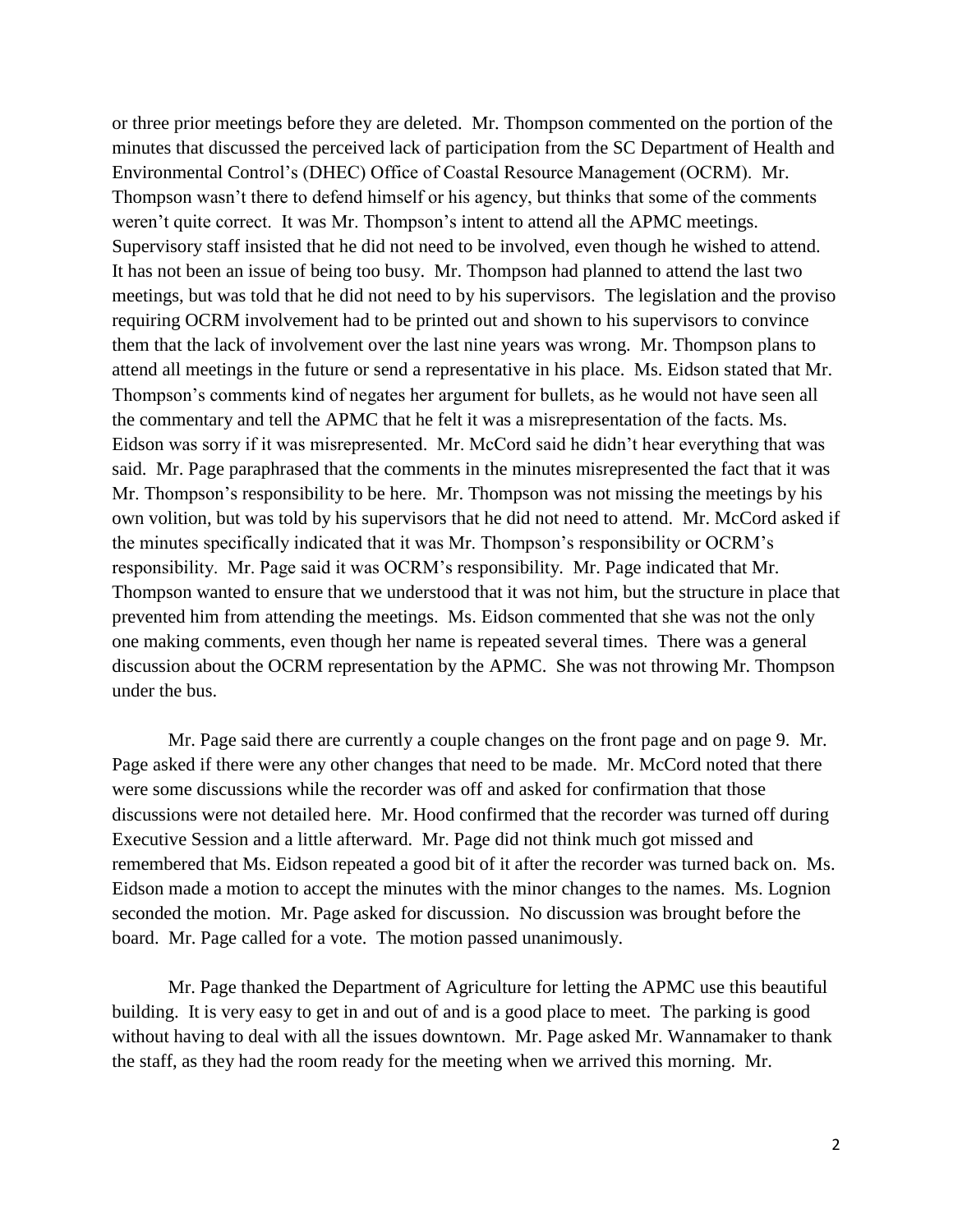Wannamaker said the APMC was lucky to get it on short notice and suggested that we request it earlier if possible in the future. Mr. Page indicated that it's difficult to do so sometimes.

Mr. Page indicated the next thing on the agenda is public comments, of which there were none. Information was sent to Mr. Buford Mabry, with Pentel Partners, who represented more than one group, and he had no comments. Everything was posted, as usual, on the SC Department of Natural Resources' (DNR) website and sent out as a news release. The meeting date and time was publicized the same way, as required by state law. Mr. McCord noted the lack of public comments is very unusual and probably unprecedented. He said that concerns him some, as we usually get both positive and negative comments each year. He does not know if there is anything that can be done differently, but he can't imagine why people did not find an opportunity to comment unless the decisions being made are not affecting the constituent groups. He did not think this was necessarily a bad thing. Mr. Page stated there have been other instances where there has been little to no response to the plan. Mr. Page noted that in one instance it was sent out again and there were still no comments. Mr. Page said that it has been posted on the DNR's main page for the last month and the news releases are sent to the major outlets, but it is up to the individual papers or groups to post it. The news releases are more likely to be picked up and published in years when there is more controversial issues or when a bigger story, like the flood, is not on most people's mind.

Mr. McCord would agree with that, but several of the usual people who comment are in the process of setting up meetings specifically to discuss aquatic plant issues on the Santee Cooper (SC) lakes. He thinks it is odd that they have chosen to keep their discussions outside the APMC, but have had discussions with DNR, USFWS, and SC about having meetings regarding habitat enhancement, which is directly related to aquatic plant management. Mr. Page thinks the perception from those few people is that we are not responsive to their needs at all. The scheduled meeting is supposed to cover stuff that we have addressed with them in years past, including starting habitat enhancement programs by planting *Valcenaria* and other species and doing selective management of areas is not new. The APMC, DNR, and SC have proposed these programs in the past. Mr. Page thinks it has come full circle and maybe we are in that process again, although previous attempts did not get much participation from outside groups during the planting activities. Mr. McCord repeated that the lack of comment wasn't necessarily bad, just rather odd.

Mr. Page noted there over the past few years, there have not been any comments on water bodies other than SC. The last comments on Lake Murray were in 2002 or 2003. The other areas just don't pick up on it. There have been very few comments on other water bodies in the state. A few comments have been made on Goose Creek Reservoir and Black River because they are highly affected. Most of those have been after severe years of infestation. The SC plan is a work in progress. We do what we normally do, but hold off on the big ticket items until we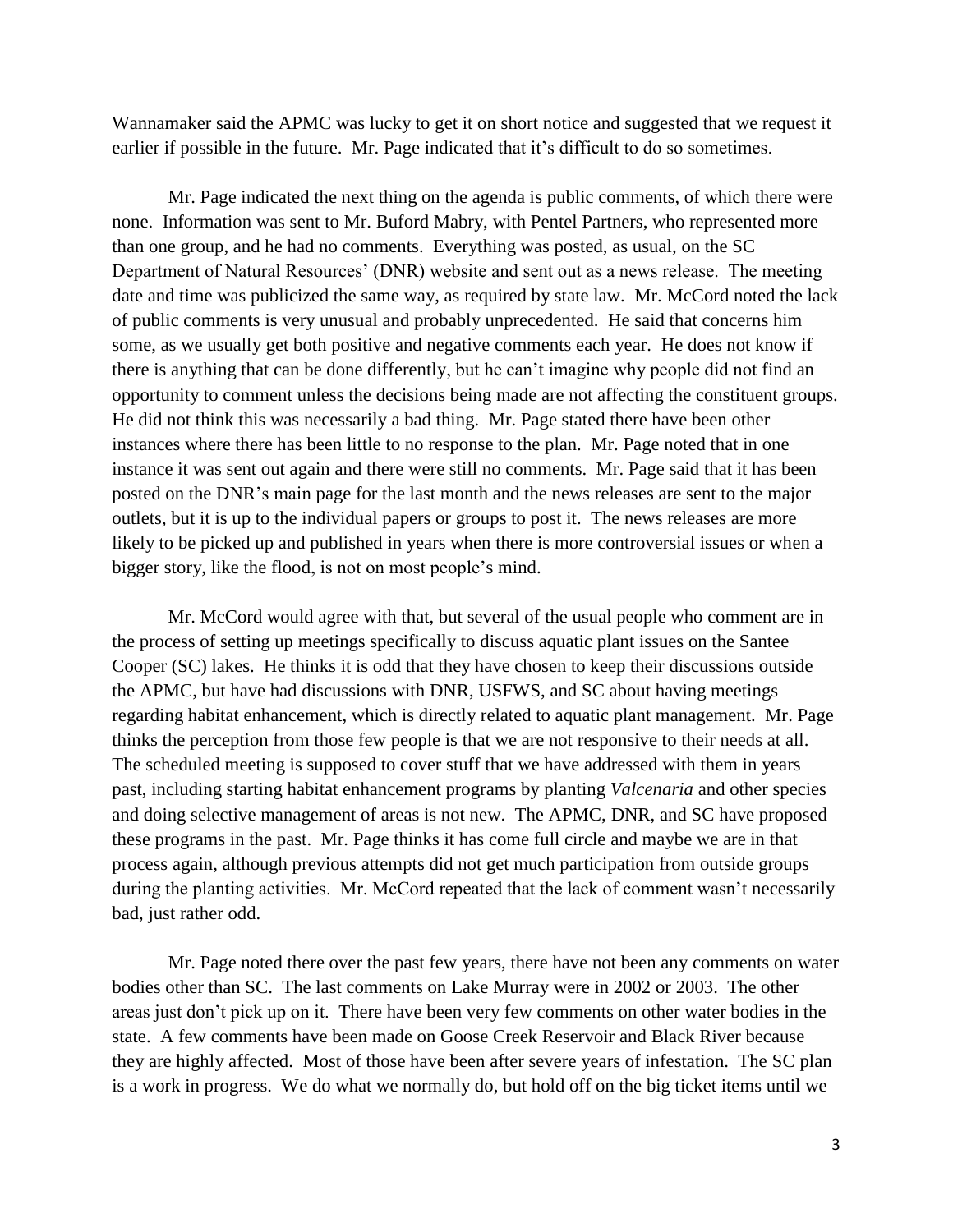have a scientific explanation of what we need to do. We are going to let the science drive us. We may end up having to fly by the seat of our pants because there may not be any science. We may have to rely on the institutional knowledge to guide us.

In regard to the science, Mr. Page noted that Scott Lamprecht was trying to figure out a way to do some grass carp counts and asked Mr. McCord if he had heard anything about that. Mr. McCord was on the lake with Mr. Lamprecht yesterday looking at some other issues, but they didn't discuss grass carp collection. Mr. McCord said John Morrison on the SC staff has been in contact with Mr. Lamprecht's group about some fish collection, but not grass carp collection. The flood, mentioned earlier, had and continues to have a tremendous impact on the SC lakes.

Mr. Page noted that the plan posting was handled the same way it has been handled for the last twenty-five years to his knowledge. Mr. Page asked if there were any comments from the members of the APMC regarding the public comments.

Mr. Page moved on to the final plan recommendations and has a couple copies available for anyone who didn't bring theirs to the meeting. He asked if anyone had an area they wanted to start in. Mr. Page started by saying he does not feel the maintenance stocking planned for Lake Murray and Lake Greenwood in the numbers of a 1:10 ratio are sufficient. That said, it would be appropriate to stock at those rates as previously plan, monitor the situation, and restock at a later date if needed. The APMC could reconvene to modify the stocking rates. The plan is a plan, but sometimes that plan, within reason, gets changed on the fly when you don't have time to convene the council. That does not mean we are doing anything majorly different. It may mean we are changing herbicides to account for a different plant. The general stuff is in there. Any of the big ticket items, such as stocking, will not change without council approval. Mr. Page said we have to estimate how many acres are going to grow during a season and what is going to control it. Sometimes that is difficult. He is unsure what those final numbers may have to be at the end of the year on some of those waterways.

Mr. Page noted the Lake Murray system is very similar to the SC lakes in the sense that it had major water moving through it, with the flood gates open. We have no idea the specific number of carp that are left in the system. SC probably has a similar situation. We do not have a clue if the carp numbers are what are supposed to be there by the model, somewhere close to it, or fifty. It is kind of hard to make decisions on stocking if you do not have those numbers. Mr. Thompson asked if there was a methodology on electroshocking to determine those numbers. Mr. Page said it is difficult to electroshock carp, but it can be done. Mr. Page noted that Mr. Lamprecht, the fisheries biologist for the SC system, is working with Mr. McCord to determine a way to do some sampling, which has been done in the past with bow fishing. Once caught, the carp have been sized and aged, and their condition assessed to estimate numbers. Mr. Thompson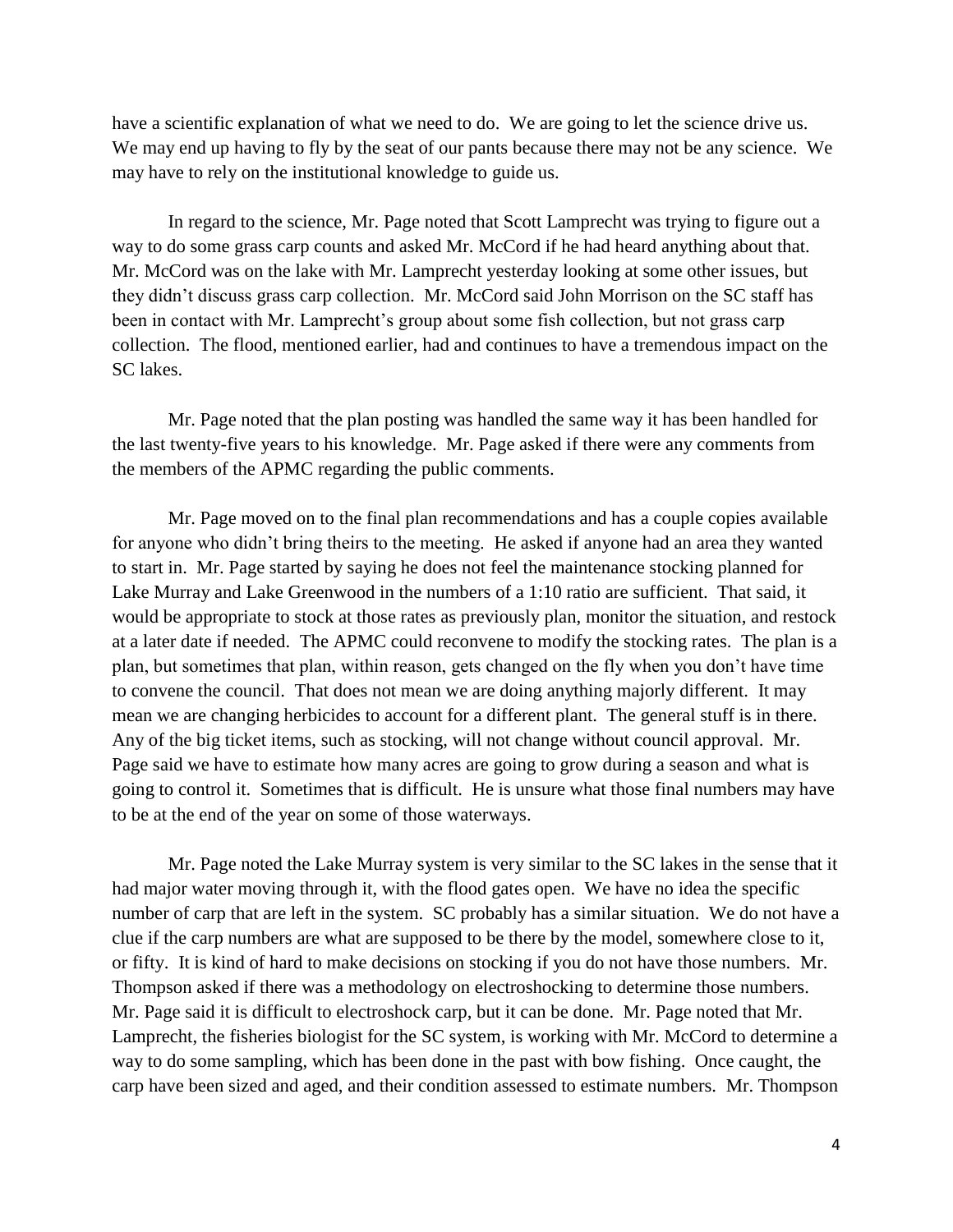said it would seems to be an important thing to know to determine stocking rates. Since carp tend to swim into the current, he wouldn't expect too many of them to be swept out of the lake. Mr. Page said the carp are attracted to flowing water and have been known to move very large distances downstream. Mr. Page believes that with the type of flows seen during the water release, it is unlikely that even the large carp would be able to withstand the pressure of the flow. Mr. Page stated one of the fisheries biologists went to the Saluda Shoals Park and there were hundreds of grass carp, along with other fish, in the parking lot after the emergency water release.

Mr. McCord said there is a model that we have been following since 1989, when the first stocking was done. It has been adjusted periodically based on new information. The vast majority of fish collection that is loosely connected with that model has been done with bow fishing techniques, because electrofishing is generally not effective on Chinese Grass Carp, as shown in literature from across the country. We are going to continue to follow that model as best we can. There are certainly times when we have to make some adjustments during catastrophic situations, but our base numbers for recommendations are going to follow that model. Mr. McCord noted we currently have issues with determining how many carp are present and how much vegetation is present in the system because of continued high turbidity in the SC water system specifically. That may also be the case in Lake Murray and some other water bodies. This is information we have been discussing in depth for a long period of time. We have to keep going in the direction we have been going because it is the best science available.

Mr. Thompson asked if there had been any efforts to collect fish since the flood to determine the population status. Mr. McCord said he is unaware of any such efforts, but it is something that will be looked at down the road. Mr. Thompson stated that while the primary purpose of the lakes is energy production, we also need to show concern for the recreational use of the lakes. More information is needed to determine whether or not we need to account for the lost carp due to the flood. The older technologies used to determine the stocking rates is generally a reasonable method under normal circumstances, but he would not want to jump too far and estimate the loss of 50,000 carp or something along those lines without something to support that.

Mr. McCord respectfully stated that would never happen, on behalf of SC, DNR, and the rest of the agencies, as we all cooperate. These issues have been discussed in front of the council for a lot of years now and we are all up to speed on what has been done in the past and what is expected in the future. There are lots of different issues to consider, not just hydroelectric issues. All of those issues have been discussed numerous times before this council and we have reached the agreements necessary to move forward from this point. Mr. Thompson said his only concern was an earlier statement that all the grass carp had washed out of the system and we needed to replace all the grass carp. He doesn't disagree with the numbers determined using the current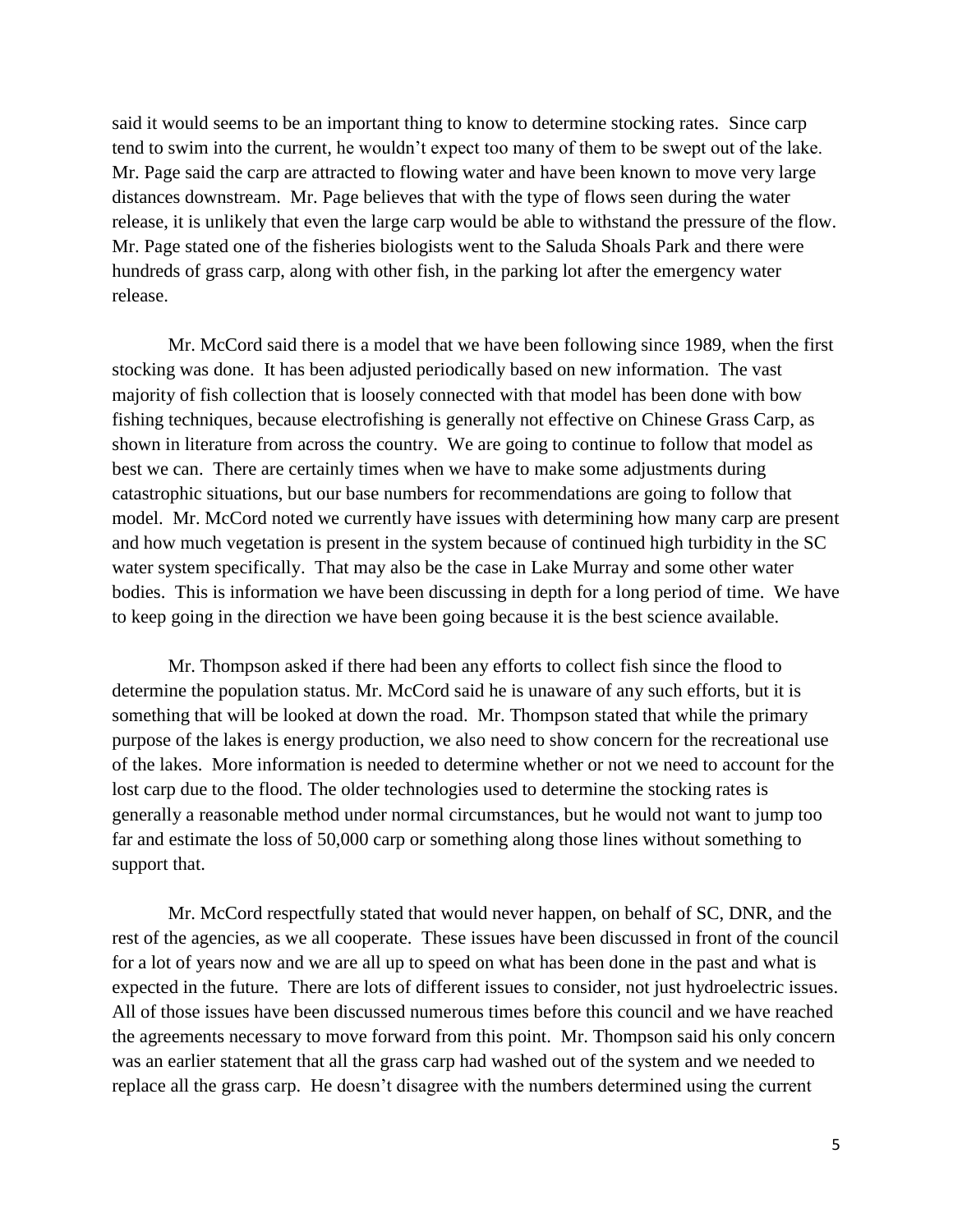methodology, but wants to ensure that anything above that has some scientific reasoning behind it. Mr. Page noted that Mr. Lamprecht and SC have been tasked with trying to determine those population numbers, so we will know if we had a significant loss. Those numbers are unknown right now, but we are trying to get them. Mr. Page said we will keep that in mind when making the decision on stocking numbers and not just jump in and say we need 50,000 extra grass carp. Grass carp surveying and fishing is a difficult task and is not as easy as seining fish and electroshock surveying. It's very hard to get population densities using the data received from those methods. We have looked at literature, too, from all available sources. Mr. Page noted that the section of the plan for SC, which we will get to in a minute, we don't have any stocking recommendations.

Ms. Eidson explained to Mr. Thompson that what drives this is vegetation. The mortalities and the model are used as an indication of what to stock, but the majority of our discussion is about what vegetation is out there and how it changed from year to year. Before a decision on restocking is made, the focus is on what's out there, often validating it on a field trip. Although mortality is one tool we use, but the primary thing is the native and non-native vegetation in the system, as seen in aerials and in the field.

Mr. Page asked if there were any other comments on any sections of the plan, things that need to be looked at or changed, items that need to be wordsmithed or do anything with. Mr. Page told Mr. McCord this might be a good time to discuss the SC section. Mr. McCord noted that SC was not able to do the normal or other effective survey work during the fall of 2015 due to the flood itself. The rainfalls and high inflows into the lake system, that caused a 4-5 foot rise in lake levels, came at the time when SC was beginning their plant surveys. As reported at the last meeting, SC was not able to collect any useful information. SC is continuing to investigate the system since that point, but they are still seeing very high turbidity and the lakes continue to be within one foot of full pool since the flood. That is exceptionally unusually.

Mr. McCord said the rule curve for water level management generally sees a lowering of the lakes in the winter, beginning in mid-November until mid-January. That did not take place this year, so the lakes have had continuous high and cloudy water. Both of those impact light transmission to the bottom, which is what initiates growth of submersed aquatic vegetation. This is especially important to native vegetation, which requires much more light than the invasives, particularly hydrilla. The water levels being seen now may be affecting the hydrilla growth, which is good for management. There probably is not enough light penetration to the bottom of the lake at this point for hydrilla to take advantage and actively spread, but that is unconfirmed. That will be determined as soon as the lake situation gets to a point where it can be seen visibly or with sophisticated aerial photography. At the moment, nothing can be seen with either of those. Sonar surveys are possible, but they are not economically feasible for trying to identify all the vegetation around the SC system. Sonar is being used for the initial survey work now just to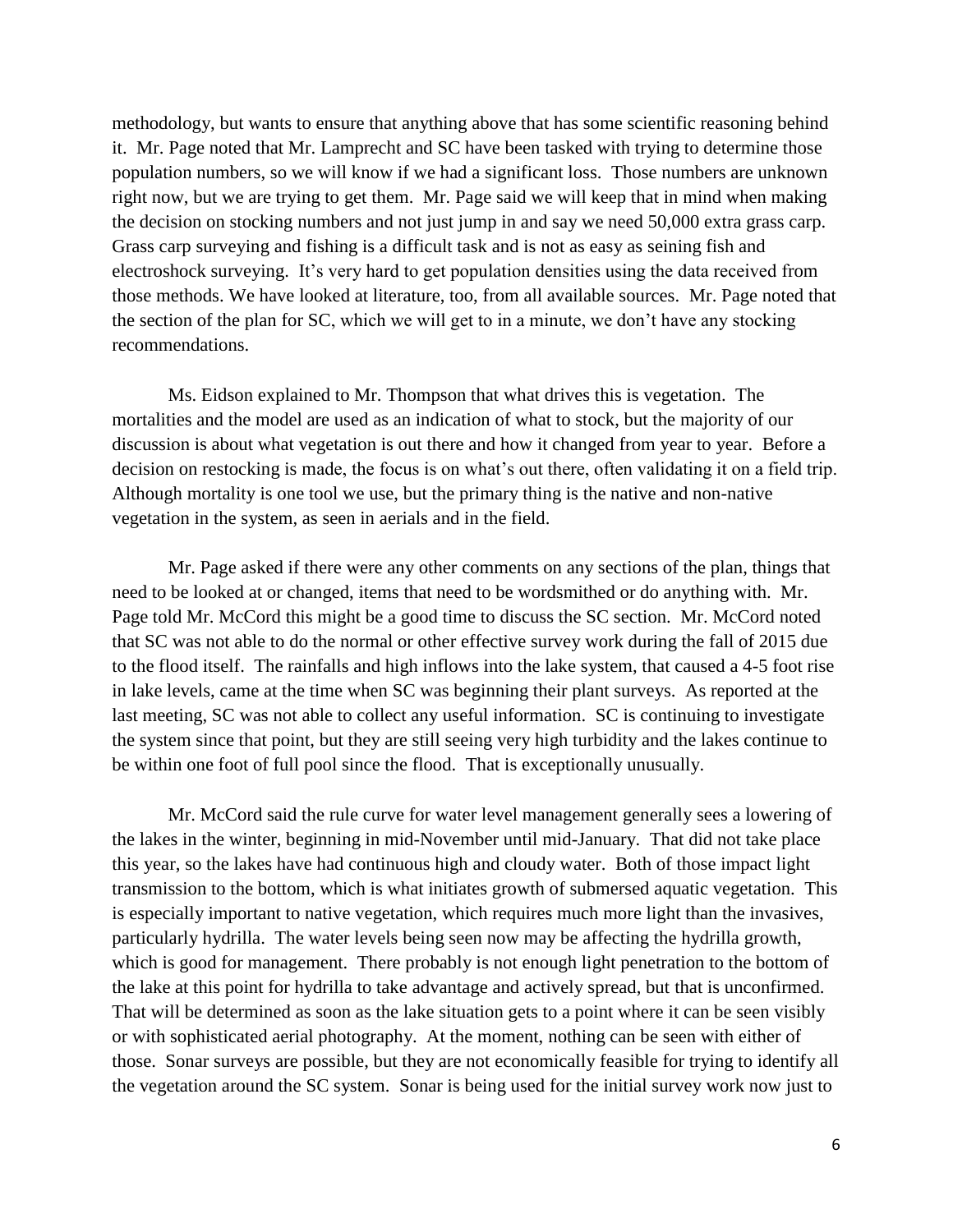try to see what's on the bottom and confirming it by throwing rakes and pulling up samples of vegetation, but it is too early to be seeing much of any results from that. Until the lake levels and turbidity drop, not much change is expected.

Mr. Page asked if there is a new timeline for when estimates might be available. Mr. McCord said it would be a couple months down the road just based on normal growing season, but with these water conditions, it is anybody's guess as to what will be seen and when it will be seen. It will probably be mid-summer before there is a good indication of what is out there in terms of vegetation. SC has been discussing it with the company that does the aerial photography. That company is tied in and can do something as soon as needed, but unless someone wants pictures of the mud plume moving through the SC system, there's not much point to do it. It's pretty expensive just to see what is already known. That is all sitting on go as far as the extensive surveys and there have been conversations about cooperative surveys with DNR. That's all well and good, but it doesn't matter how many people are available, there's no way to see what is out there. We will have to be patient, collect information as soon as possible, and hope that it's not too late to keep the hydrilla under control.

Mr. McCord's best guess is that there is not going be a tremendous expansion of hydrilla because of the situation with light penetration. He has lots of data concerning water depth, Secchi depth readings (another physical measurement of the clarity of the water), and turbidity measurements from SC water quality data. If anyone is interested in it, Mr. McCord will provide the data by hard copy or send it electronically. That data has been requested by members of the public who didn't comment. They are looking for a lot of information. If anyone doesn't believe what Mr. McCord is saying, the data will back it up, or the SC system can put be viewed by putting a boat in at any of at any of the public landings. If anyone finds something that hasn't been seen by SC, please report it so it can be included in the overall lake survey.

Mr. Perry asked if there has been a short term trend in decreasing inflows yet. Mr. McCord said the inflows have fluctuated, because there has been fairly continuous rainfall in the watershed since October. Even in Columbia, there have been very few weeks when there has not been some pretty intense rainfall. The inflow has gone up and down, but it has not settled. On average, the inflow has been above normal. It is unknown what it will do from this point on. Mr. Marshall stated that the precipitation will drive it. At other meetings, Dr. Hope Mizzell has stated the outlook may be for a drier summer as the conditions in the Pacific change. Mr. Perry said a strong Bermuda high is developing, which typically means it is a little drier for South Carolina.

Mr. McCord noted that the constituent groups, such as duck hunters and fishermen, should be reminded that what drives our native, submerged aquatic vegetation is water clarity and water depth which relates to light penetration to the bottom. If the light does not penetrate to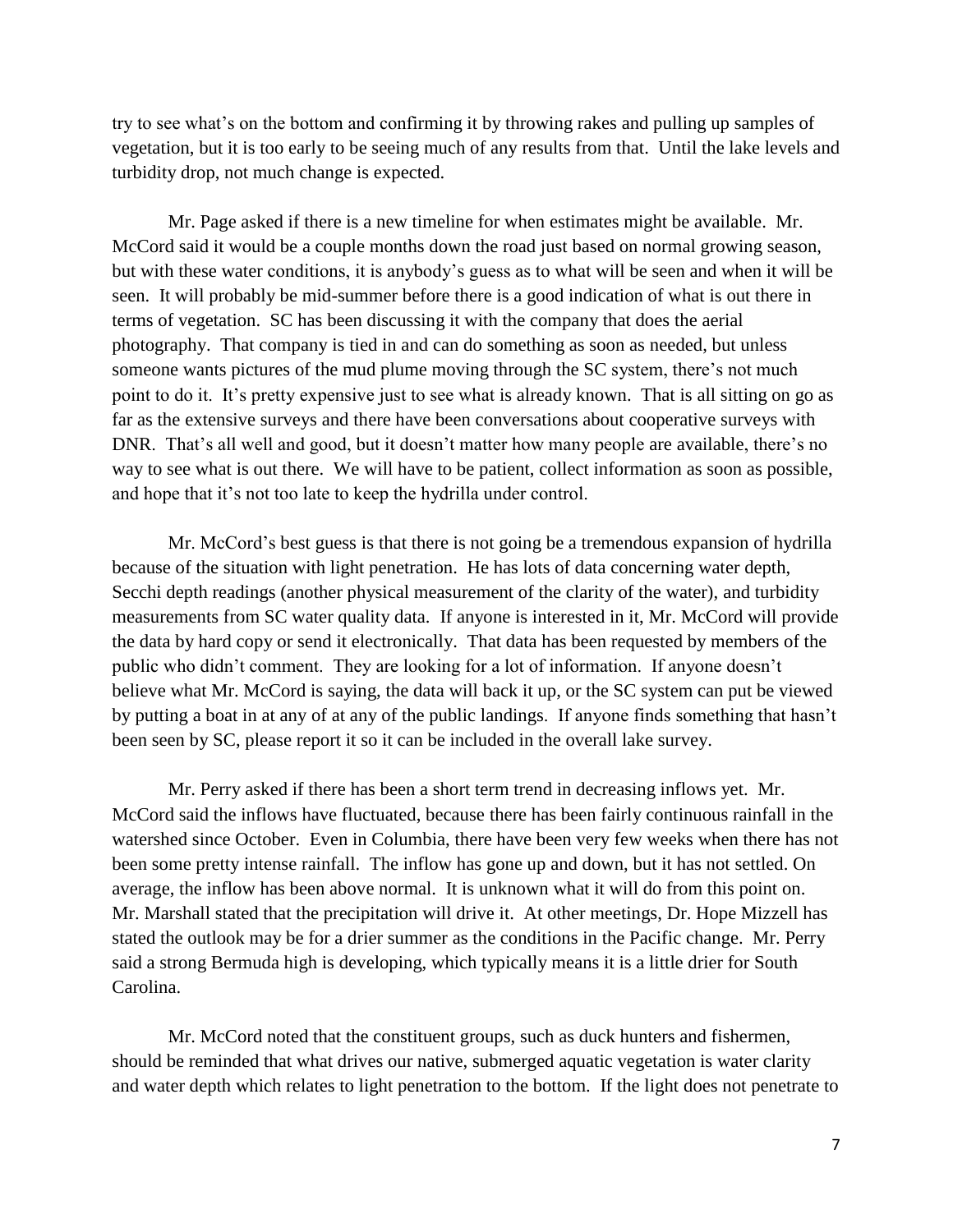the bottom, there will not be expansive native submersed vegetation. Historically speaking, every time there is an expansion of native submersed vegetation, such as *Vallisneria* (Eel grass), is when there is clear water and/or shallower water in areas where the vegetation tends to grow. In situations of poor water quality, that is not conducive to the growth of those plants. These plant levels have cycled up and down over the last few decades. It is just the last two decades in terms of eel grass, which was not present before. That is going to be the constant situation and there is very little control over that, no matter how many agencies are involved. The level and clarity of the water cannot be controlled, so those cycles will continue and have to be dealt with it. Once the plant numbers and species are determined, plans can be made for control.

Mr. McCord said some duck hunting and fishing groups have discussed transplanting eel grass out in the lake. Currently, there is no point in doing that, as there are no areas where it would survive if transplanted. Large areas of thick growth are needed to transplant eel grass, which are not present right now because of the water situation. Right before the lake levels came up, a lot of juvenile eel grass was coming up from seed and root crowns under the soil. There was a pretty expansive spread of eel grass, because of very low water levels due to the drought. What has happened with all that vegetation is unknown. Hopefully, that vegetation can hang on long enough for the lake levels to drop. Once the levels drop, assessments can be made on native submersed vegetation and invasive plants, like hydrilla, and floating leaf invasives, like crested floating heart. The one thing we do know that water hyacinth is that it has moved it effectively from the upper lake area to many areas in the lower portion of Lake Marion and Lake Moultrie. What we had not already controlled with herbicides has spread tremendously around the system, which will make for some interesting control efforts once things start to warm up.

Mr. Thompson asked if the aerial imagery used to determine the extent of the vegetation is one pass that is able to identify all of the different types of vegetation. Mr. McCord stated that hyperspectral imagery is done over the entire system. It is most effective at identifying floating leaf and emergent vegetation. It will identify submersed vegetation that is fairly close to the surface, but that is dependent on water clarity. If the clarity is good, submersed vegetation can be identified about three feet down. If the clarity is poor, submersed vegetation may only be identified if it is within six inches of the surface. The aerial photography is generally done on an annual basis, dependent on budget and weather, but most years that is part of SC's overall survey along with helicopter flyovers, airboat surveys, and any other information available.

Mr. Thompson asked if rooted species like crested floating heart are underwater when the lake levels are high. Mr. McCord stated those species are still mostly dormant. Crested floating heart does have some completely submersed leaves on the root crowns, which may be affected by high water and turbidity. Isolated areas of the lake have been impacted by the high inflows and the populations of this species has been reduced in those areas. Whether the current situation will reduce the numbers more is unknown. It is certainly not beneficial to the growth of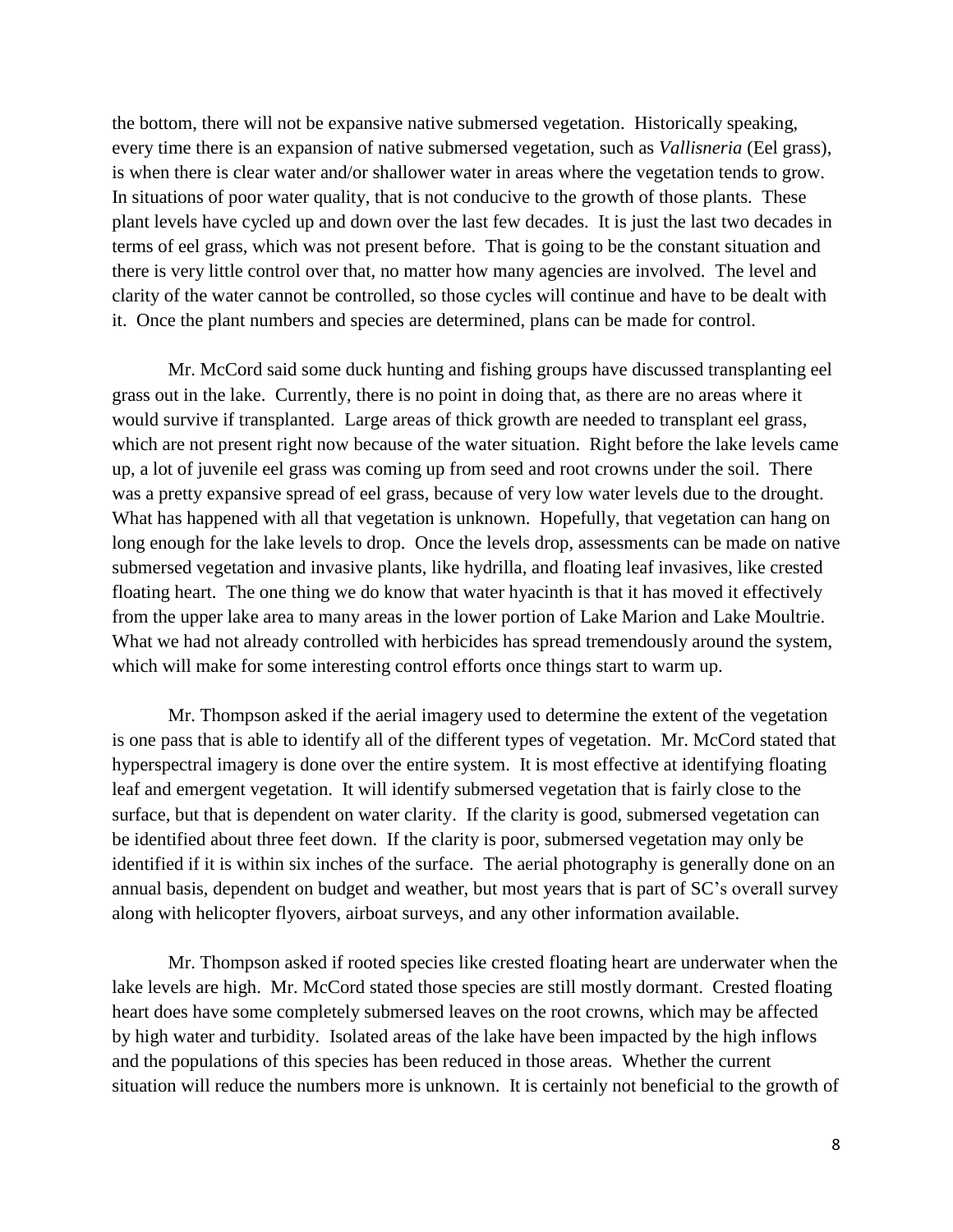that plant. Very few of those plants have any floating leaves at this time of the year. It loses all of them by early to mid-winter and it grows new ones from the base.

Mr. Page noted there was a meeting with Lake Wateree home owners, WaterWatch, and USC researchers. Lake Wateree has a high phosphorous load in it, which has been problematic in some of the small coves where *Lyngbya* is starting to grow. Several USC researchers are trying to determine where the phosphorous load is coming from or if it is just one of those things. The main body of the lake is not seeing much *Lyngbya* growth. It is mostly isolated to the small coves where property owners are. The meeting was to determine what could be done. USC has been pulling data from water samples. The Lake Wateree part of the plan does include some filamentous algae work, which hasn't been done out there in a long time. That's one of the reasons we keep that in there, as it will rear its ugly head eventually. That's on the radar. Just know that part of the plan is already set to deal with the filamentous algae component.

Mr. McCord asked if the USC researchers were reviewing other efforts on *Lyngbya* control by other universities to keep from reinventing the wheel. Mr. Page said the researchers are not looking at *Lyngbya* control, but relying on the committee for that. They are looking more at the water quality and the why, when and where the phosphorous is coming from, and what might be done as a community or region to eliminate some of that load. Mc. McCord asked if DHEC is involved in any of that in terms of Total Maximum Daily Load (TMDL) studies to identify sources. Mr. Page said there wasn't a DHEC employee at the meeting, but thinks the WaterWatch group reports to or thru DHEC. Ms. Eidson said the only place a TDML would be done is if there is a monitoring station that shows an impairment. If the monitoring station shows impairment, a TMDL has to be done. Mr. Page said he thinks there are DHEC monitoring stations on Lake Wateree, but he didn't go into detail about it with the researchers as they are focused on research, not solving the problem. Ms. Eidson asked for the site location. Mr. Page has a map of the areas where the *Lyngbya* growth had occurred, which were very shallow coves. Mr. McCord said DHEC may not have any monitoring stations close to those coves. If that is the case, the data may not be adequate to spur a TDML. Ms. Eidson noted that the Watershed Atlas is live, and could be viewed through a wi-fi connection. A search could be done for the nearest station to the coves to see if they were impaired and if a TMDL had been done. There are also TMDL areas and sites on the Atlas. Mr. Page said he didn't pay attention to that when he was looking over the data. Mr. McCord said that is for potential source reduction, but there is probably going to be a control situation at some point anyway, if the algae is in the coves. Mr. Page said it appears to be more of a nonpoint source that point source issue, because the USC researchers haven't been able to identify a point source area. Mr. Page just wanted to bring this up briefly. This has been in the plan for years and nothing has been done, but work may be done this year. That is why a lot of things that stay in the plan every year may not get done each year, but there have been problems in the past and there may be problems in the future and we try to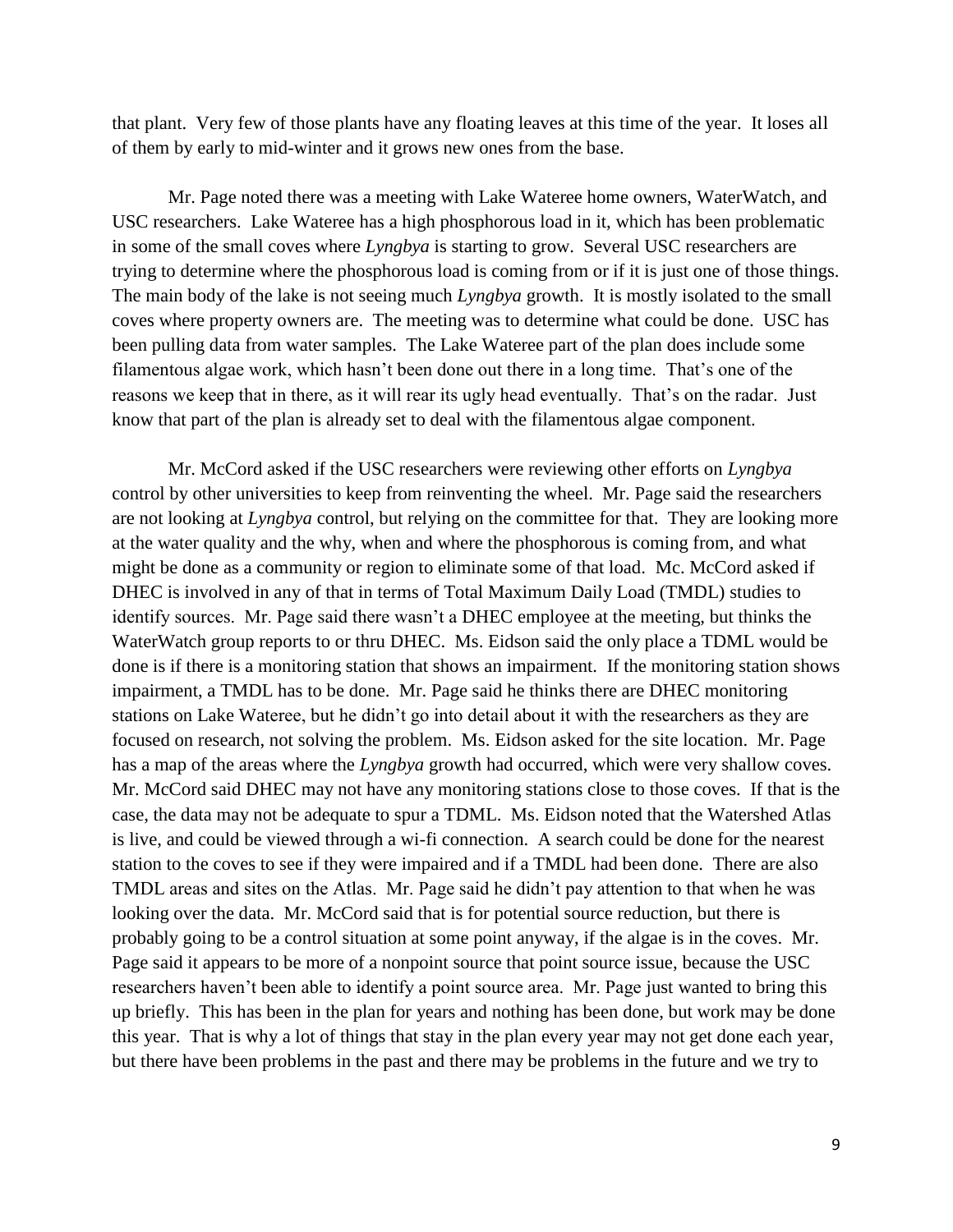include it so that it is covered by the plan. Mr. McCord said that SC may be able to provide some treatment options for *Lyngbya* control.

Mr. Page asked if there are any other changes or additions to the plan. Mr. McCord said there is one item attached to the plan that he would like to discuss. That is the agreement between SC and DNR that is still included in the plan. Mr. McCord is not comfortable with that agreement continuing to be included until there has been an opportunity to revise and continue it as it technically expired six years ago. It hasn't not been revised or revamped. Mr. McCord would have no concerns other than it has been mentioned many times in the public comments received on last year's plan and it was discussed many times during the council meetings. The agreement was basically misquoted on a number of occasions where it was discussed that the agreement called for or required ten percent coverage of submersed aquatic vegetation. That statement was made many times in public comments and was made in comments during council discussion. That is erroneous. The agreement does not state that ten percent coverage of submersed aquatic vegetation is the goal. It is an overall goal that includes just about every aquatic plant known on the system. Mr. Page stated that it stated that the agreement says ten percent coverage of beneficial vegetation.

Mr. McCord agreed that is what the agreements says, but it is referred to erroneously quite often. He feels that until we revise that agreement, it shouldn't be an addendum to the plan. Mr. Page thinks a paragraph could be added that describes all the types of plants it covers and there would still be someone misconstruing what it says. The reason it was included, this being a memorandum of agreement (MOA), is that a lot of times when you have something that you want to revamp every so many years, the current one kind of stays in effect until you get to what you want to change on it. Mr. Page is not aware of anywhere on the MOA that it is not valid after five years, but believes it says we want to change it every five years, if possible to do it. Mr. McCord said the MOA says there will be discussions annually and after five years it would be reviewed, but it doesn't say it is a living document that continues until it is re-signed. If the MOA is re-signed or a new agreement is put in place, it will be reworded because of the misunderstandings and misquotations that have taken place. Mr. Page noted the MOA doesn't have an expiration date, just a specific time period where it is active and that we will do certain things every five years. A review needs to be done and Mr. Page thinks we are working on that.

Ms. Eidson said her understanding of an MOA is that it is automatically renewed unless it is changed. Mr. McCord said this MOA has wording in it that is different from that. Mr. Page said he gets Mr. McCord's point and agrees that the MOA needs to be revised, but disagrees with the need to take it out of the plan, because it doesn't say what has been insinuated. It says something completely opposite. Mr. Perry said the MOA does not have a sunset provision. Mr. Page said we need to get it revised and re-signed. Mr. McCord said it needs to be modified and it hasn't been reviewed.